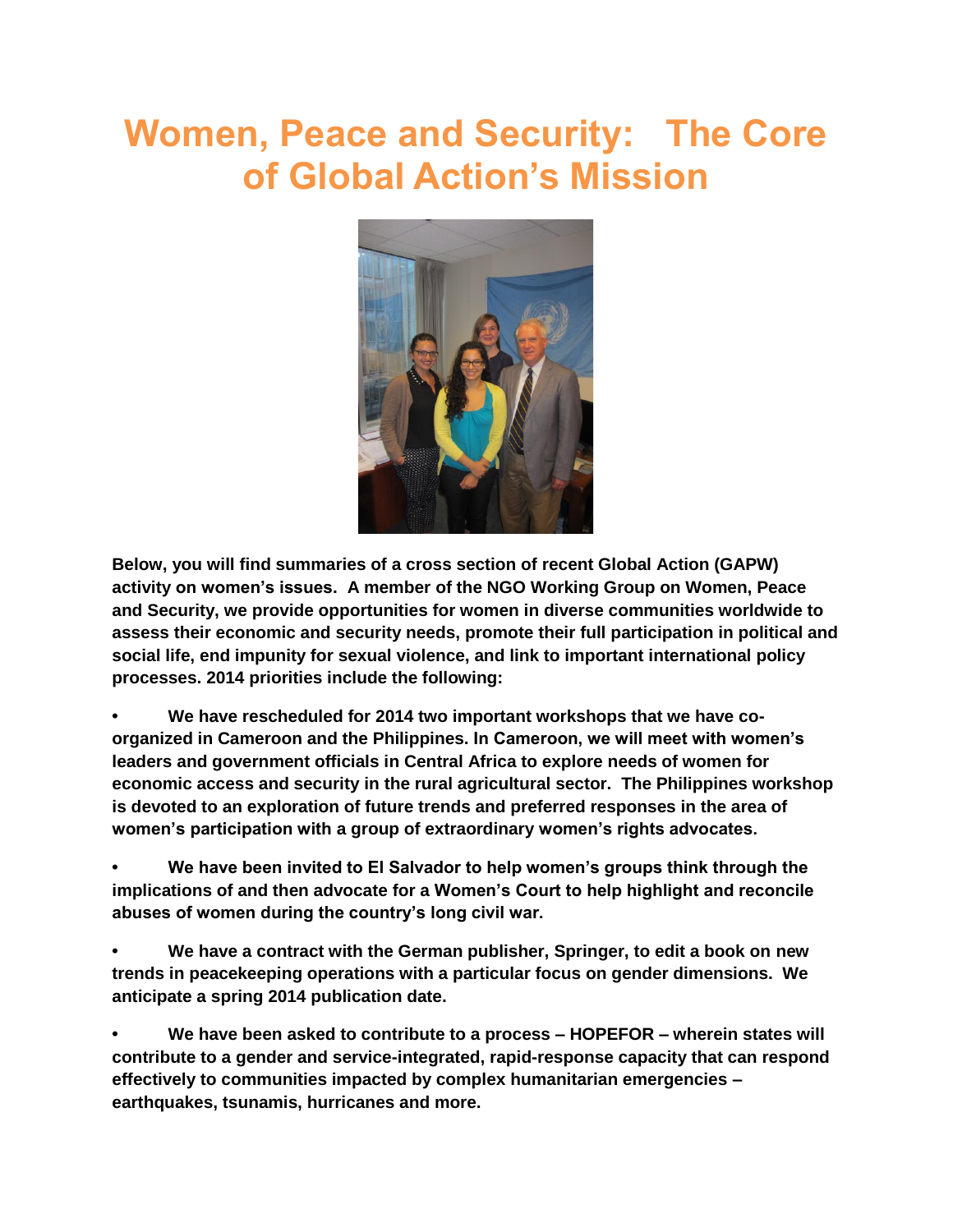### **GAPW Contributes to New Publication on the Responsibility to Protect**

**August 2013| Brisbane, Australia**



**GAPW's Melina Lito has contributed an article, "The Obstacles of Aligning Women Peace and Security and the Responsibility to Protect in UN Practice" to an important new book published by our colleagues in Brisbane, Australia.** 

**In "Responsibility to Protect and Women, Peace and Security: Aligning the Protection Agendas," editors Davies, Nwokora, Stamnes and Teitt address the intersections of the Responsibility to Protect (R2P) principle and the Women, Peace, and Security (WPS) agenda. Widespread or systematic sexual or gender-based violence is a war crime, a crime against humanity and an act of genocide, all of which are clearly addressed by the R2P principle.** 

**The protection of those at risk of widespread sexual violence is therefore not only relevant to the Women, Peace and Security (WPS) agenda, but represents a fundamental sovereign obligation for all states as part of their commitment to R2P. This publication is the latest in a series of articles produced by our office that seeks to explore gaps in the norm and link the R2P community with Women, Peace and Security and other security dimensions of the UN system.** 

**For access to the full table of contents, click here:** [http://www.brill.com/responsibility-protect-and-women](http://www.brill.com/responsibility-protect-and-women-peace-and-security#.UgrXQOatmck.twitter)[peace-and-security#.UgrXQOatmck.twitter](http://www.brill.com/responsibility-protect-and-women-peace-and-security#.UgrXQOatmck.twitter)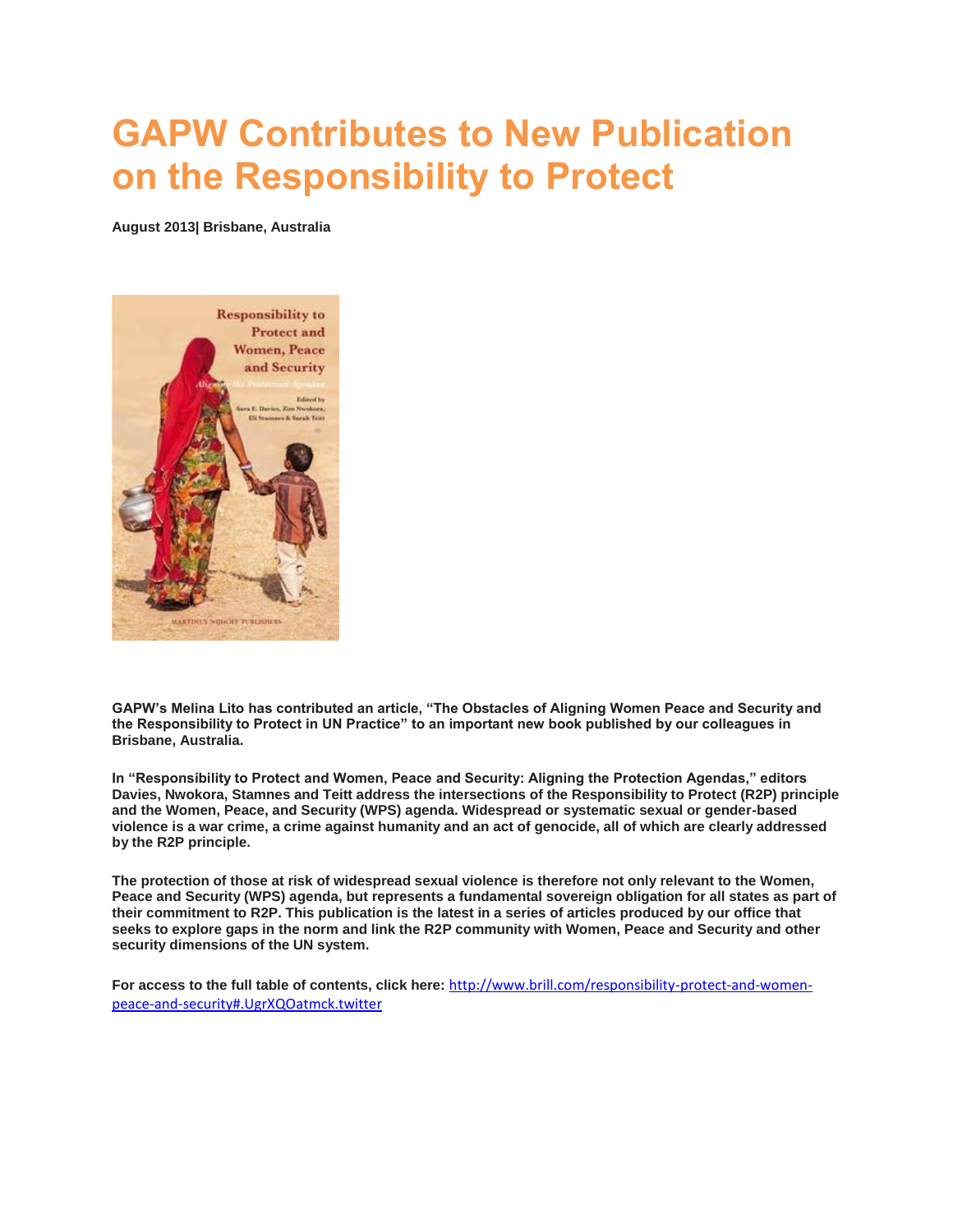#### **[Improving Mentor-Mentee Relationships](http://www.globalactionpw.org/?p=4286)**

**September 13, 2013| New York, NY**



On September 5th, Global Action and the New York Chapter of Women in International [Security](http://wiisglobal.org/wordpress1/) hosted a round-table discussion on women's mentorship. Participants native to Australia, France, the Philippines, Spain and Venezuela, among other countries, also represented an array of positions and affiliations within the peace and security community. The first in a series, Thursday evening's discussion laid the groundwork for the publication of a guidebook on mentor-mentee relationships that recognizes the diverse ambitions, needs and responsibilities that both impact and inspire women at various stages of their lives.

While acknowledging the power and potential of mentoring, women frequently highlight a number of challenges that have kept them from cultivating mentor-mentee relationships, in particular with other women. Among those include an absence of women in more senior positions, a perceived reluctance on the part of some women to open doors for others, and a difficult work-family balance that leaves little time for mentoring. Other women have stated they purposely sought out male mentors, believing men are more likely than women to "champion" or "sponsor" their younger peers. Then there is the matter of balance within the mentoring relationship as well, specifically the expectation that matters of character and not just matters of career are valid components of robust mentoring exchanges.

In an attempt to break through some of these challenges and encourage more effective mentoring relationships, the guidebook will draw on future round-table conversations, one-on-one interviews, and scholarship on global women's issues, mentorship and related fields.

A concept paper on the mentoring project is available [here.](http://www.globalactionpw.org/?attachment_id=4289)

Input is welcome into the proposed themes and discussion topics. Please contact Christina Madden at clmadden@gmail.com with comments, questions or for information on participating in future mentoring discussions.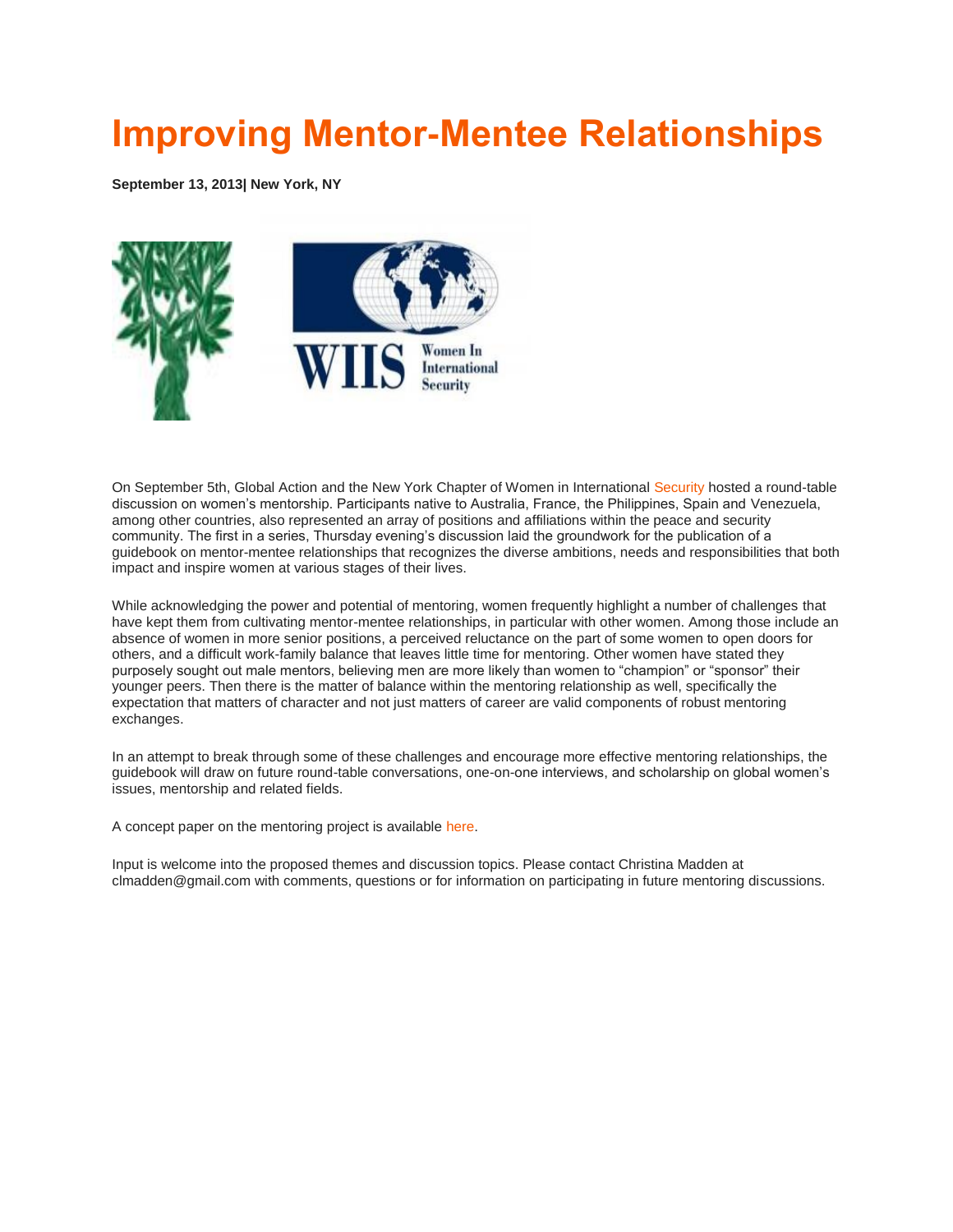# **[Security Council Resolution 2016 joins](http://www.globalactionpw.org/?p=4218)  [Women Peace and Security Agenda](http://www.globalactionpw.org/?p=4218)**

**June 25, 2013| UN Headquarters, New York, NY**



Special Representative on Sexual Violence in Conflict, Ms. Zainab Hawa Bangura. Photo: UNSC

On 24 June 2013, the UN Security Council (UNSC) adopted the sixth resolution comprising the Women Peace and Security (WPS) agenda. Security Council Resolution (SCR) 2106 (2013) was initiated in support of the recommendations laid out by the Secretary-General (SG) in his March 2013 report to the Security Council on sexual violence in conflict. This resolution reaffirms commitments laid out in the previous WPS resolutions, emphasizes concerns about the effective implementation of such resolutions, mainly SCR 1960 (2010), and highlights the need to promote justice and accountability for crimes of sexual violence in conflict.

For Melina Lito's report, please click [here](http://www.globalactionpw.org/?attachment_id=4283).

For the full What's In Blue report, please click [here.](http://www.whatsinblue.org/2013/06/open-debate-on-prevention-of-sexual-violence.php)

To catch our live Tweets during this debate and other relevant processes, follow us on @GlobalActionWPS.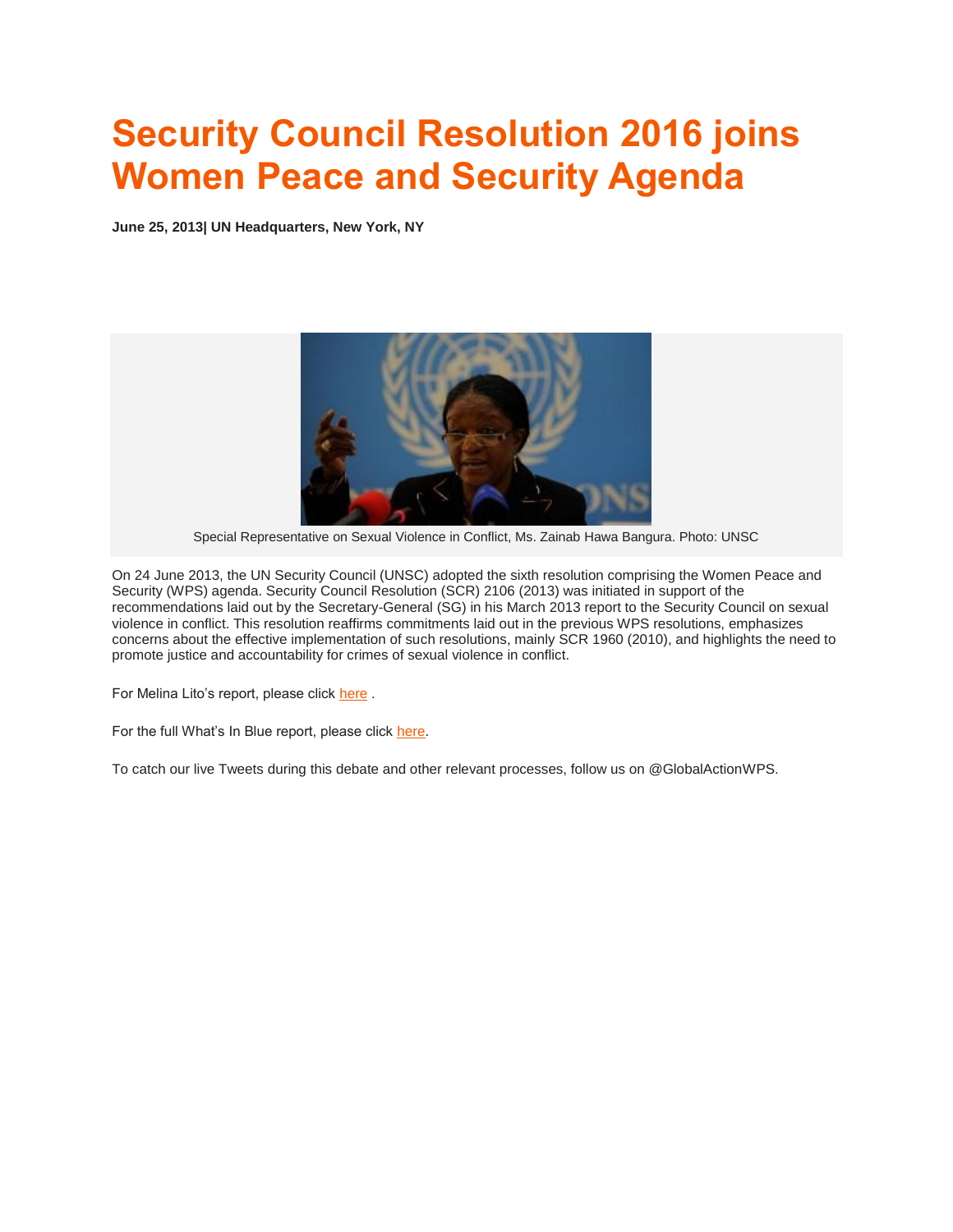# **[GAPW Participates in NATO event on](http://www.globalactionpw.org/?p=4175)  [Women, Peace and Security](http://www.globalactionpw.org/?p=4175)**



GAPW participated in a programme of briefings and discussions on Women, Peace and Security (WPS) hosted in Brussels by the North Atlantic Treaty Organization (NATO). NATO has taken significant steps to integrate the WPS agenda, mainly UN Security Council Resolution 1325 (2000), in various relevant aspects of its work.

Last fall, Mari Skare was appointed as NATO's Special Representative on Women, Peace and Security. Since last year, NATO has engaged in numerous engagements promoting the WPS agenda, including participating in the UN Security Council Open Debate on Women, Peace and Security in November 2012.

This one-day programme was hosted by the Public Diplomacy Division at NATO Headquarters. The programme featured briefings and discussions on NATO's policy on implementing WPS, including its work in creating partnerships, as well as its work in Afghanistan. Among briefings by NATO officials, the programme also featured a discussion with Madame Skare.

Overall, the programme featured participation from a well-rounded group of experts, including practitioners, academics and members of the media monitoring and promoting the implementation of UN Security Council Resolution 1325. GAPW participated in the programme by focusing on the political dynamics surrounding the implementation of the WPS agenda.

GAPW thanks the NATO Public Diplomacy Division for hosting this programme and for inviting us to participate. We welcome further opportunities for collaboration.

For more information about this event, please contact Melina Lito, melina@globalactionpw.org

For more information about NATO's work on Women, Peace and Security, please visit [http://www.nato.int/cps/en/natolive/topics\\_91091.htm](http://www.nato.int/cps/en/natolive/topics_91091.htm) .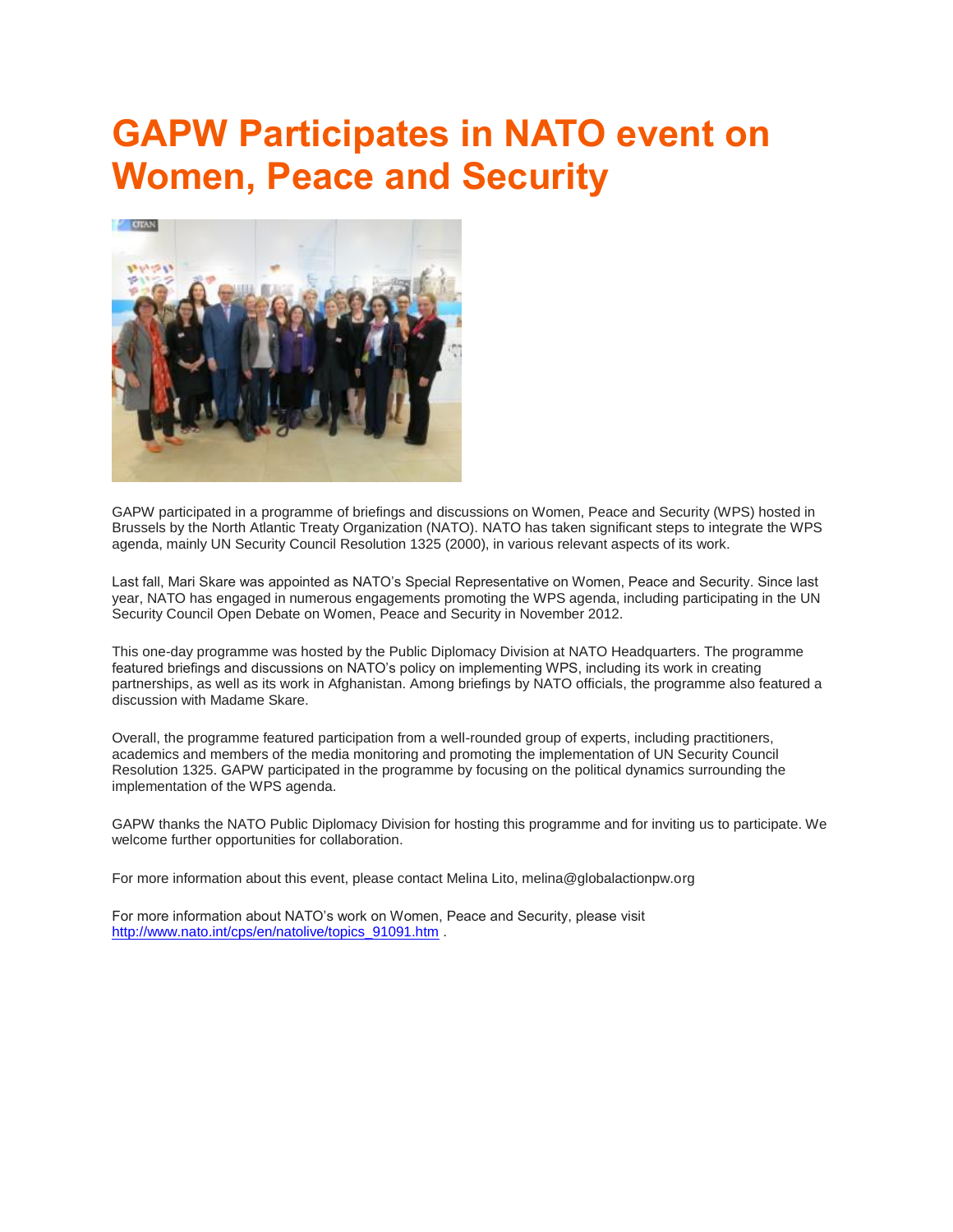# **Women, Peace and Security in the Balkans**

**April 25, 2013| UN Headquarters, New York, NY**



April has proven to be another exciting month for the Women Peace & Security program at Global Action, especially with the Sexual Violence in Conflict (SViC) debate (please click [here](http://www.globalactionpw.org/wp/wp-content/uploads/open-debate-on-sexual-violence-in-conflict.pdf) for a report on the debate.) Global Action was also honored to host a delegation from the Kosova Women's Network (KWN) to brief the NGO Working Group on Women, Peace & Security (NGOWGWPS).

The KWN is a network of 100 organizations working to promote women's rights in Kosova. Executive Director Igballe Rogova and Program Manager/Leader Researcher Nicole Farnsworth addressed the NGOWGWPS. Rogova spoke about her personal experiences in engaging with the UN Mission in Kosovo and promoting women's participation in the peace negotiations (as portrayed in KWN's recent book *1325 Facts & Fables*). Rogova and Farnsworth also discussed their current initiatives to promote women's rights in Kosova and challenges they face in securing the necessary political will for the advancement of women's rights. Particularly noteworthy are efforts currently underway to achieve justice and reconciliation in the region by bringing to the forefront and securing acknowledgment of violence against women during the conflict in the Balkans. Additionally, among several specific recommendations, the KWN stresses the need for capacity-building to ensure that gender mainstreaming is effectively completed in policies and established processes.

For information on this briefing, please contact Melina Lito (melina[at]globalactionpw.org)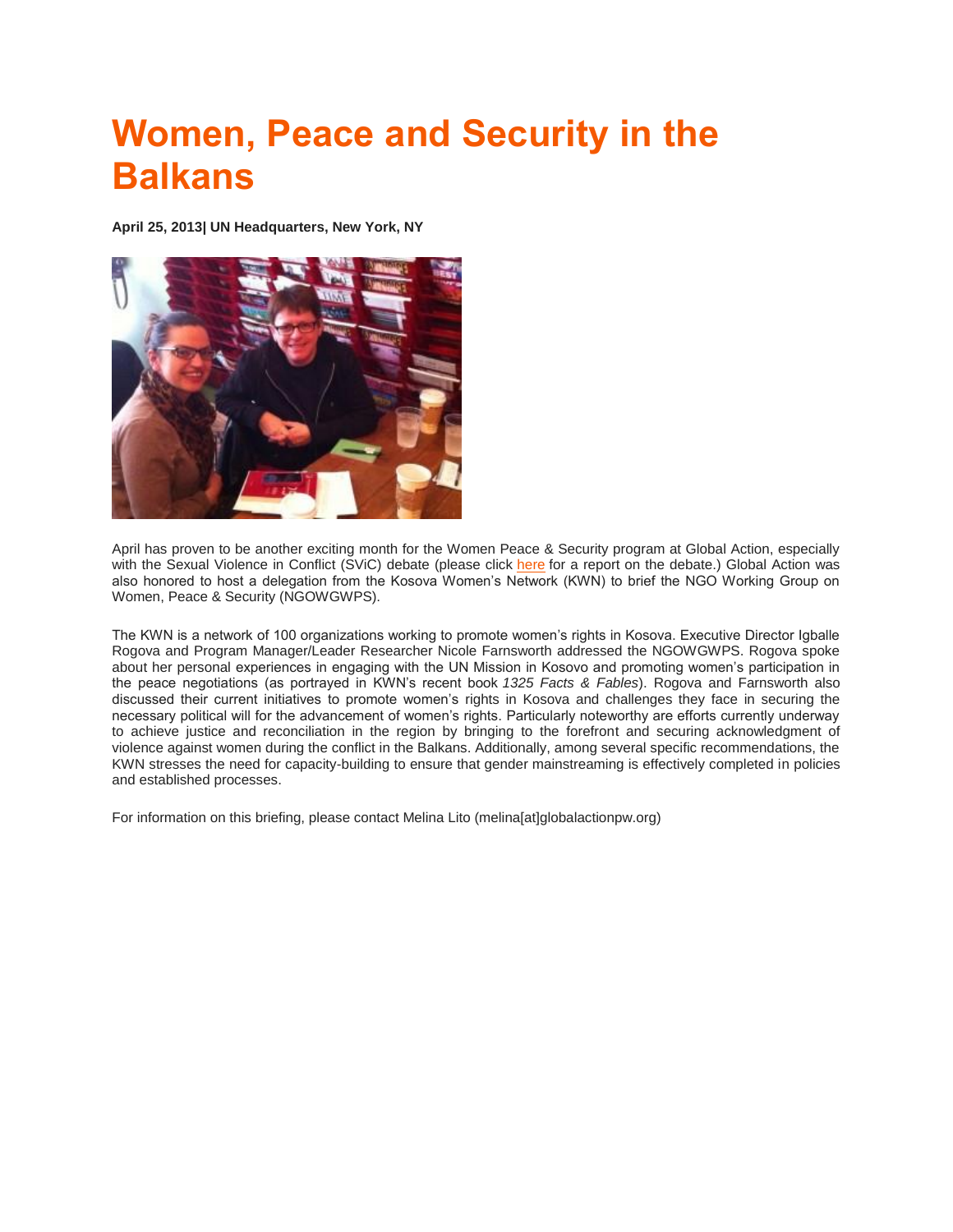### **[Achieving Gender Justice: The Case for](http://www.globalactionpw.org/?p=4052)  [Reparations](http://www.globalactionpw.org/?p=4052)**

**March 7, 2013| New York, NY**



On the margins of the first week of the 57th Session of the Commission on the Status of Women (CSW), Global Action through the leadership of Ms. Melina Lito, in partnership with the Permanent Mission of Finland and the ICC Liaison Office to the UN, hosted a high-level side event on Achieving Gender Justice: The Case for Reparations. The event featured Elisabeth Rehn, Chairperson of the Board of Directors of the ICC Trust Fund for Victims; Stephen Rapp, US Ambassador-at- Large for War Crimes Issues; Luz Mendez, President of the Advisory Board of National Union of Guatemalan Women; and Saidu Conton Sesay, Commissioner, National Commission for Social Action, Sierra Leone (a UN Trust Fund to End Violence Against Women grantee), and was moderated by John Hendra, Assistant Secretary-General of UN Women.

Examining the issue of how do we achieve the goal of transformative reparations for women, the purpose of the event was to focus on the potential contributions that reparations can have for achieving post-conflict gender justice as well as to explore possible approaches for reparations programmes in generating sustainable and transformative impact for women in overcoming gender inequalities and promoting economic development.

For the full report from the event, please click [here.](http://www.globalactionpw.org/wp/wp-content/uploads/achieving-gender-justice_event_report.pdf)

For the formal invitation, please click [here.](http://www.globalactionpw.org/wp/wp-content/uploads/reparation-invitation-march-2013.pdf)

For the full concept note of the event, please click [here.](http://www.globalactionpw.org/wp/wp-content/uploads/reparations-concept-note-march-7.pdf)

For Luz Mendez's remarks, please click [here.](http://www.globalactionpw.org/wp/wp-content/uploads/reparations_-panel_luz_mendez_remarks1.pdf)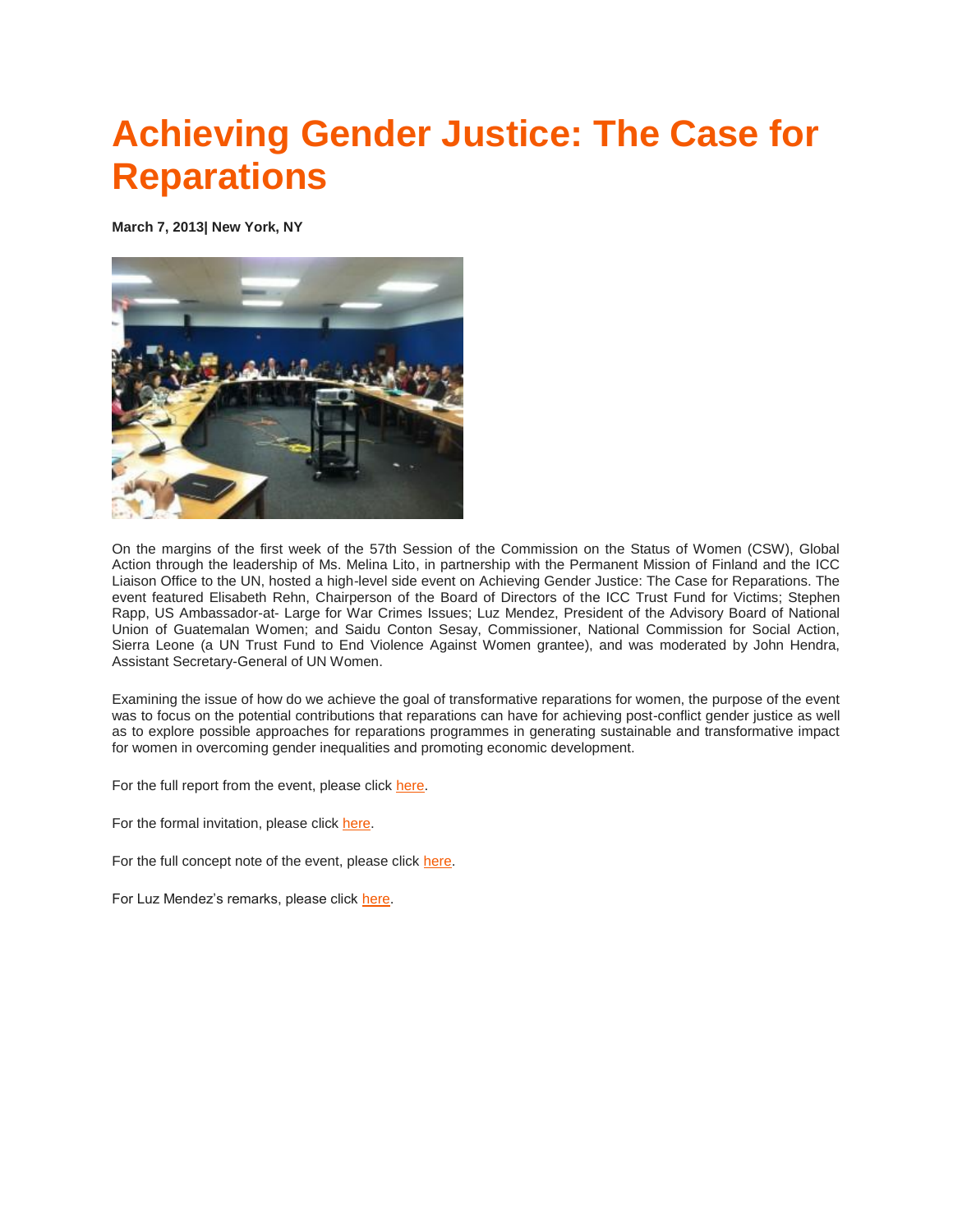#### **GAPW Participates in CEDAW General Discussion**

**February 18, 2013| UN Geneva, Switzerland**



As has been highlighted on previous occasions on our website, GAPW has monitored and presented at various sessions of the Committee on the Elimination of Discrimination against Women (CEDAW). The Committee reviews states' parties to ensure that they are abiding by their obligations under the CEDAW Convention. Last summer, GAPW monitored the Committee's work as they celebrated their 30th anniversary and reviewed states' parties during their 52nd session. Global Action also made a written submission during the Committee's General Discussion on the protection of women's human rights in conflict and post-conflict contexts.

Last week, Melina Lito of GAPW went to Geneva to participate in the Committee's 54th session and make an oral intervention at the Committee's General Discussion on Access to Justice. The Committee has formed a working group on the General Recommendation and is expected to put together a draft text during the course of 2013. Global Action submitted a written statement to the Committee reflecting the recommendations from our November 2012 seminar in Guatemala City: Security and Justice for Women in Guatemala. The oral intervention highlighted parts of the written submission.

The General Discussion brought together a variety of nongovernmental organizations, mostly Europe-based, that work on a wide-range of women's rights issues. Among the issues raised during the interventions included access to justice for widowed women, and the status of migrant women and gay and lesbian women. The Committee had also put together a series of panels focusing on procedural and institutional barriers that women face in accessing justice as well as social and economic challenges.

For those of who mostly work at the UN Headquarters in New York and focus mostly on the situation of women in conflict societies, the General Discussion served as an interesting opportunity to observe a different lens on the UN system and note the successes and challenges of the process in this setting. Additionally, it was a refreshing experience to have included in a discussion a broader range of women's rights, focusing not only to the rights of survivors of violence, but also to the challenges that widowed women, gay and lesbian, and migrant women face in their efforts to access justice.

GAPW's written submission to the General Recommendation is available [here.](http://www2.ohchr.org/english/bodies/cedaw/docs/Discussion2013/GlobalActionToPreventWar.pdf)